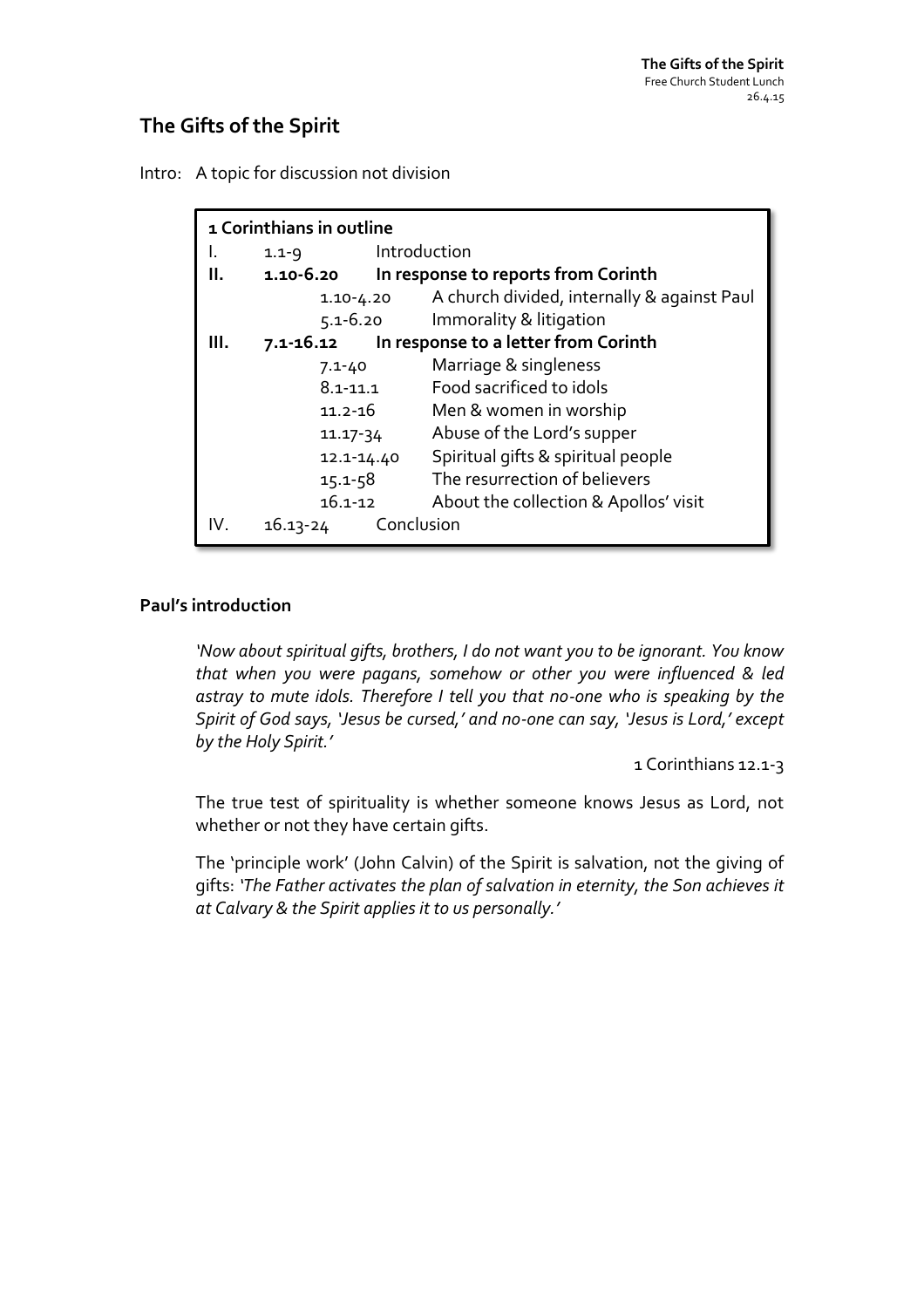### **1. Gifts are from God**

The point is made by the word: the word translated 'gifts' (charismata) comes from the word for 'grace' (charis). Biblically, it refers to any gift of God's grace including marriage / celibacy (1 Cor 7.7) & salvation (Rom 6.23)

Probably unhelpful to use word 'charismatic' to refer to a style of singing or to a few dramatic gifts; in the strict sense, every Christian is a charismatic

The stress is that the 'gifts' are from God – they are 'given' (vv.'s 7, 8 & 11)

#### **Some implications**

**a. Don't demand** – trust the sovereign giver

**b. Don't boast** – all of our gifts come from Him

- **c. Don't envy**  you have the gifts God wanted you to have
- **d. Don't idolize**  exalt the giver not the gifted

### **2. Gifts are from God…** *in variety*

*'There are different kinds of gifts but the same Spirit. There are different kinds of service, but the same Lord. There are different kinds of working but the same God works all of them in all men.'* 1 Corinthians 12.4-6

*'The body is a unit, though it is made up of many parts; and though all its parts are many, they form one body. So it is with Christ. For we were all baptized by one Spirit into one body – whether Jews or Greeks, slave or free – and we were all given the one Spirit to drink.'* 1 Corinthians 12.12-13

#### **\* Unity**

We have received the same Spirit, serve the same Lord & have the same God at work within us. 'Baptism in the Spirit is a universal Christian experience because it is an initial Christian experience.' (John Stott)

#### **\* Diversity**

About 10 gifts are mentioned in this chapter (and over 20 in NT – see other lists in Romans 12; Ephesians 4; 1 Peter 4); some gifts appear mundane (e.g. service) & others exciting (e.g. healings) but there is no distinction between 'natural' & 'super-natural' gifts (apostleship & administration sit side by side!)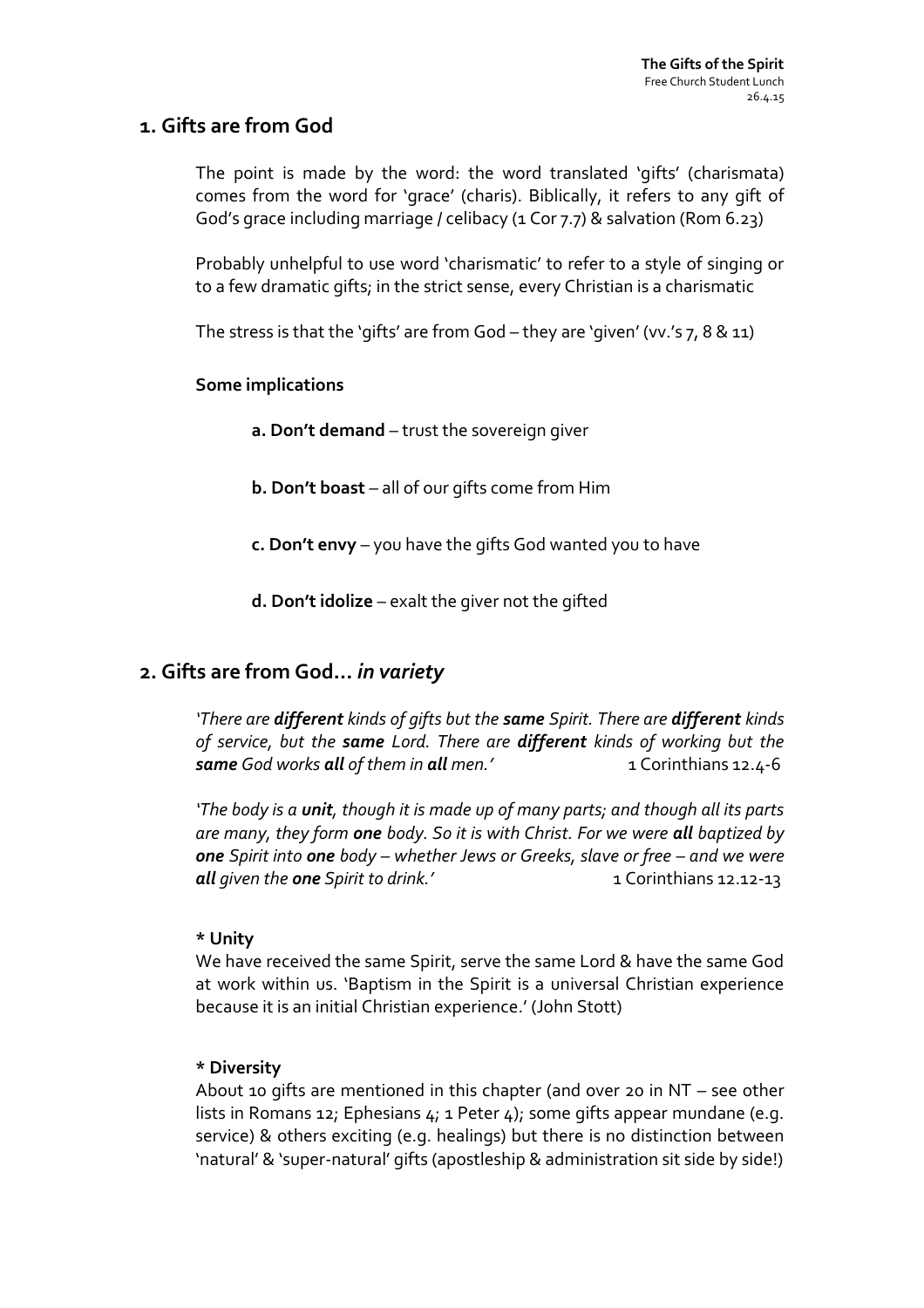There's no suggestion that these lists of gifts are exhaustive (e.g. there is no mention of gifts of music or hospitality). It is helpful therefore to think of a spiritual gift as *any talent in His people that God uses to make disciples.*

The key stress is our diversity – see verses 29-30

#### **Some implications**

**a. I belong** – verses 14-19

**b. I need you** – verses 20-26

## **3. Gifts are from God in variety…** *for others*

*'Now to each one the manifestation of the Spirit is given for the common good.'* 1 Corinthians 12.7

We sometimes want certain gifts to boost our profile / our ego / to have an assurance of God's presence with us, but our self-worth & assurance in our faith comes from the cross alone. The reason God gives us gifts is not to make us feel better about ourselves but so that we can serve others.

#### **Some implications**

**a. Get serving**

#### **b. Get seeking**

*'But eagerly desire the greater gifts'* 1 Corinthians 12.31

*'Follow the way of love & eagerly desire spiritual gifts, especially the gift of prophecy.'* 1 Corinthians 14.1

In between these commands comes chapter  $13 - not$  a cute chapter about love but a stinging rebuke to the Corinthians who were approaching the topic of gifts thinking of themselves not others.

*'Since you are eager to have spiritual gifts, try to excel in gifts that build up the church.'* 1 Corinthians 14.12

We are to pray for & try to excel in gifts that build up God's church.